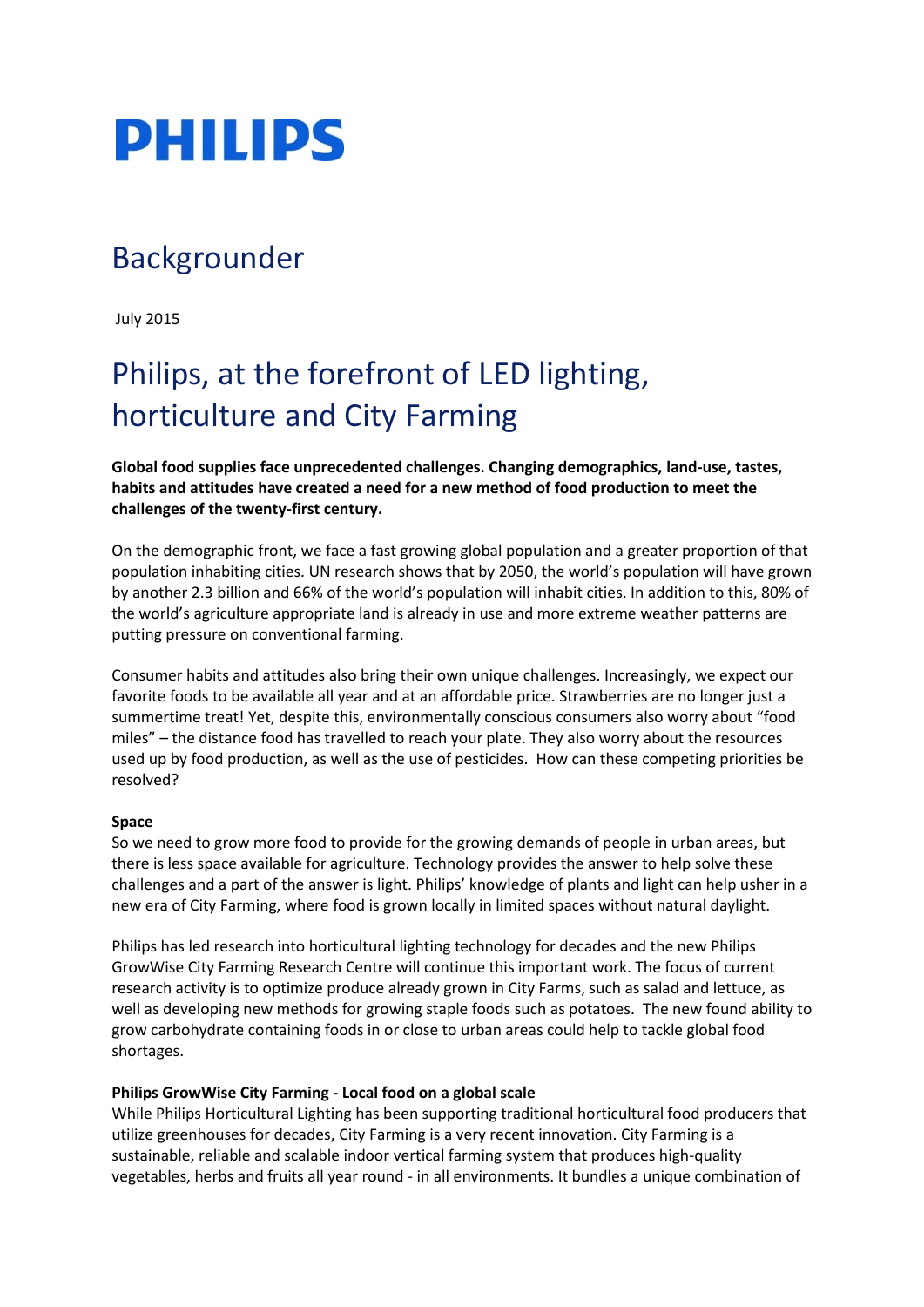LED light solutions, dedicated growth recipes for specific crops, careful climate monitoring and regulating equipment plus all the necessary engineering, logistics and support required for constant, uninterrupted production.

Philips GrowWise CityFarming allows growers - who could be city farmers, supermarkets, food companies, or even restaurants - to produce food, on an ongoing basis, extremely close to where it will be consumed. This leads to a vast reduction in transport -related damage and perishing of delicate products like lettuce, herbs and strawberries.

Being a closed system, Philips GrowWise City Farming isn't affected by storms, temperature extremes, drought, seasons or - of vital importance - insects. Pesticides are therefore no longer necessary. In addition to LED lighting, only an absolute minimum of fertilizer and water (both to grow and wash the crops) is required. The result is increased yields, reduced operating costs and maximum nutrition and taste.

Because of the carefully-controlled nature of the growing cycle, new possibilities emerge too; for example boosting levels of nutrients and vitamins in crops, improving taste and even developing new varieties. City Farming has the potential to drive fundamental changes in the way fresh food is grown, brought to market and enjoyed by consumers.

Philips technology is already supporting City Farms: Deliscious in the Netherlands and Green Sense Farms in the USA. (see appendix)



## **Light Recipes help you get the best crops**

Philips is committed to helping growers get the maximum benefit from their LED lighting systems, by developing tailor-made lighting recipes which ensure that each product is getting the right light for its needs. A Philips lighting recipe includes: the type and number of LEDs required; where to place them to deliver the optimal lighting conditions; the amount of coverage for the plant type and greenhouse set-up; how bright the lights should be; and when they should be switched on and off.

Philips works closely with scientists and leading academic institutions to understand lighting's impact on plant physiology. This type of research, along with working directly with growers, allows Philips to not only understand a grower's needs, but also how LED lighting can go even further.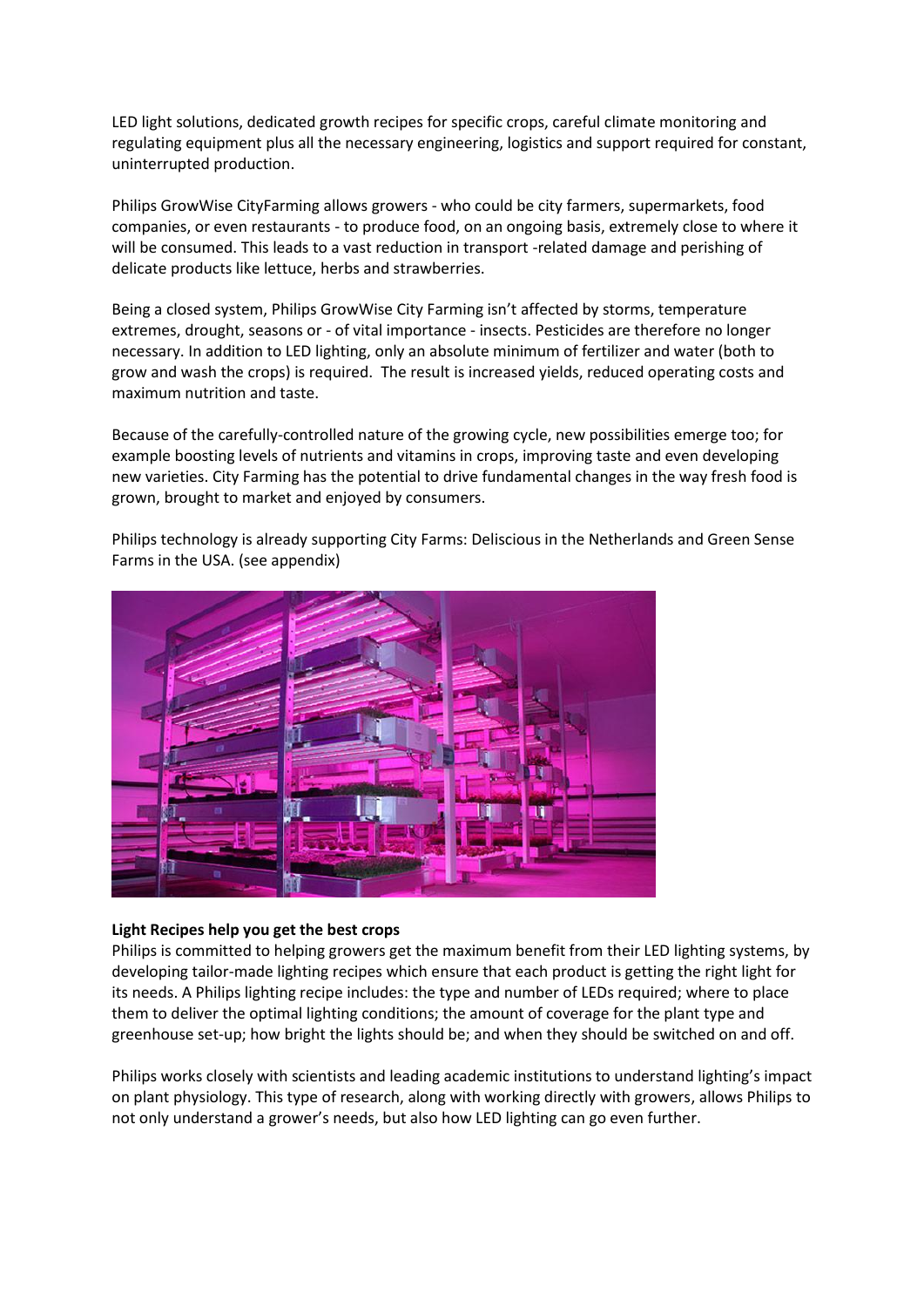

## **The evolution of horticultural lighting**

Philips has been offering dedicated horticultural lighting solutions to professional plant growers since 1936 and continues to do so. For years artificial lighting has supplemented natural daylight in greenhouses and, therefore, extended the growing season.

Over the years, research has shown that plants' sensitivity to light is very different to humans. Light can have many colors, which are defined by the so-called wavelength of the light – from infrared light with a relatively large wavelength, to ultraviolet with a much smaller wavelength. Plants only make use of certain wavelengths, some of which are non-visible to humans, and different plants respond to different sets of wavelengths. Traditional lamps did not provide ideal conditions for growing, but LED lighting can amplify the impact of horticultural lighting. Philips is the global leader in LED lighting and the company is using its leadership to bring leading LED solutions to traditional greenhouse growers, as well as the emerging City Farm market.

## **LED Lighting - The future of fresh food production**

With the advent of LED technology Philips is able to meet a grower's unique needs. LEDs are highly efficient, produce light in very pure colors (i.e., with a narrow spread of wavelengths) and are available in varieties across the visible and invisible spectrum from far infrared to ultraviolet.

LEDs allow us to optimize lighting solutions to bring even greater value for growers – whether that is higher yields, lower running costs or more control over when plants are ready to go to market. By choosing different types of LEDs, you can very specifically define the spectrum of light plants receive – so there are no wasted wavelengths. Also, LEDs run cool, so they can be placed very close to the plants, ensuring complete illumination of the plant with no shadowing and no danger of scorching. They are also completely controllable – you can turn them on and off, and change the brightness as you wish.